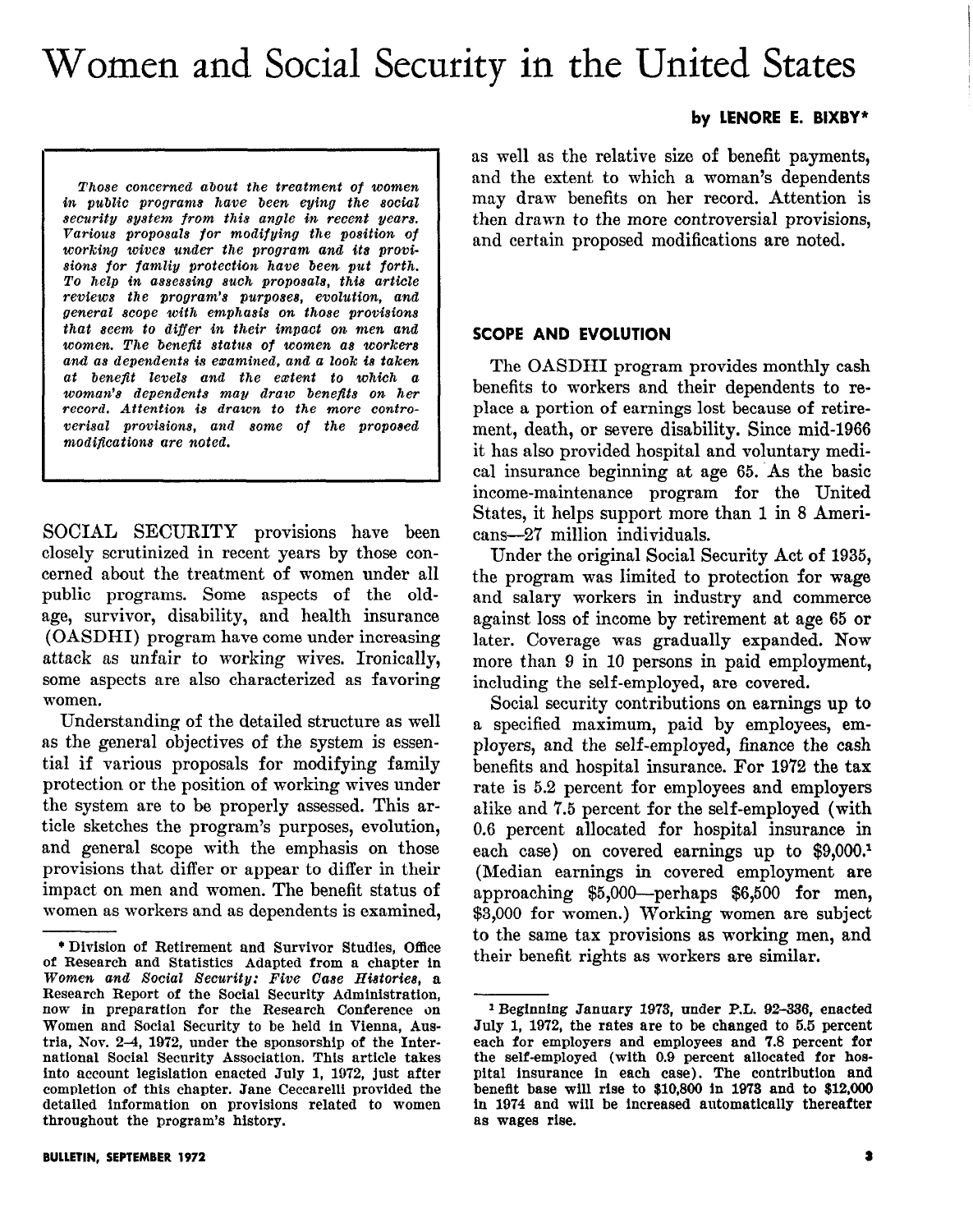#### Benefits for Workers

Cash benefits for an insured worker are based on his average earnings in employment covered under social security. Retirement benefits are generally based on annual earnings after 1950, averaged up to the year a man attains age 65 (age 62 for women), minus the low 5 years. In calculating survivor or disability benefits, the worker's covered earnings after 1950 (or the year age 21 is attained, if later) are averaged up to the year of death or disability, minus the low 5 years. Earnings covered before 1951 may be included in the average if it is to the worker's advantage.

Under the present law, at least 10 years (40 calendar quarters) of creditable work will eventually be needed by all persons to meet the length-of-service requirement for retirement benefits-that is, to earn fully insured status. When coverage was extended to major new groups in the 1950's, the law was amended so that workers near retirement age could become insured within a short time (a minimum of 6 quarters of coverage). This privilege of such a "new start" was made available to all workers with covered employment after 1950.

The work requirement was reduced (from onehalf the elapsed quarters to one-third in 1960 and to one-fourth in 1961), so that now 1 quarter of coverage is needed for each year after 1950 and before the year of death or age 62 for women (age 65 for men). Thus, for example, a man retiring at age 65 in 1972 needs 21 quarters and a woman needs 18 quarters. Transitional insured status with a small flat benefit was provided in 1965 for those aged 72 or older with 3-5 quarters of coverage. The next year, special benefits were extended to certain persons aged '72 and over (or reaching that age before 1972) who could not meet even these minimal work requirements.

For disability benefits, coverage requirements are more stringent. The individual must have worked in half the quarters during the 10 years immediately before the onset of disability or, if under age 31, in half the elapsed quarters since attainment of age 21.

The benefit formula is weighted to provide a larger earnings replacement for low earnings. Beginning September 1972, under the social security provisions of P.L. 92-336, the formula calls for about eleven-tenths of the first \$110 earned,

plus roughly two-fifths of the next \$540, about one-fourth of the next \$100, and one-fifth of the last \$250. The nominal earnings-replacement rate of the primary insurance amount (PIA) for retired or disabled workers thus ranges from more than 100 percent of average monthly earnings used in the benefit computation for those with less than &26 in average monthly earnings to 55 percent of taxable earnings for those now retiring at age 65 with the maximum creditable earnings. In relation to earnings immediately before retirement, the replacement rate may be much lower.

#### Family Protection

As early as 1939 the Social Security Act was amended to strengthen protection for families by providing benefits for the dependents and survivors of insured workers. In an attempt to avoid detailed investigations of family financial relationships, it was decided to base dependency determinations on the then generally accepted presumption that a man is responsible for the support of his wife and children.

In line with this presumption, benefits based on the work record of a retired or deceased worker were first provided to children under age 18 and to a wife or widow aged 65 or older.<sup>2</sup> Widows under age 65 with entitled children in their care were also eligible for benefits. Amendments in 1950 provided comparable benefits to mothers of entitled children upon the retirement of their husbands or the death of a divorced husband.

With enactment of disability insurance for workers aged 50-64 in 1956 and its extension to young workers in 1960, the dependents of disabled workers were given the same benefit rights as dependents of retired workers.

In the early years of the program, child benefits were payable on the earnings record of a working mother without a husband, but they were not available to children of a working wife when her husband was present. Nor were benefits payable to the husband or widower of a working wife. Amendments in 1950 and 1967 altered this

<sup>2</sup> Benefits were also provided for a deceased worker's parents, if they were the only survivors and could show they had been dependent on the worker at the time of death-that is, receiving more than half their support from the worker.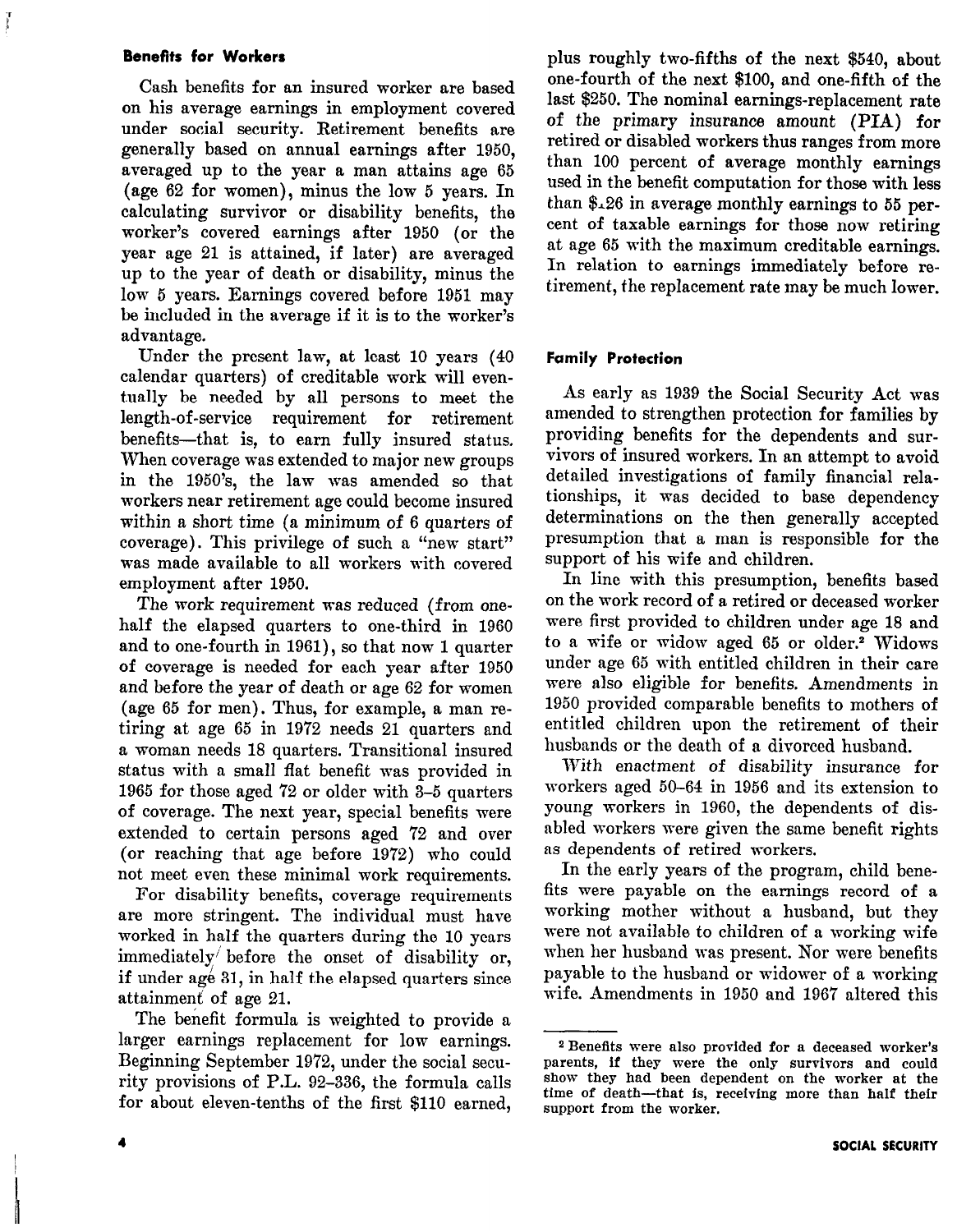situation. Benefits are now payable to children upon the death, disability, or retirement of their mothers under the same conditions as when the father's support is lost. Initially, children were deemed dependent if they were under age 18. Enactment of disability insurance, however, extended benefits to disabled children aged 18 and over if the disability had started before age 18 and they were otherwise' eligible. In 1965, family protection was improved by continuing benefits for children up to age 22 while they attend school full time. A man is now eligible for a benefit as a dependent husband or widower if his wife has been providing at least half his support.

Monthly amounts now payable to individual dependents vary from 50 percent of the PIA for the spouse or child of a beneficiary to 75 percent for the child of an insured worker who dies and 82% percent for a widow (if the amount is not reduced because the woman claims her benefit early). Maximum total benefits for a family vary between 150 percent and 188 percent of the PIA.

In an effort to improve the adequacy of benefits for survivors, the amount for a survivor child was raised in 1960-from 50 percent to 75 percent of the PIA. The next year, the benefit for widows, widowers, and parents of deceased workers was raised by 10 percent, from 75 percent of the PIA to 82% percent. For the widowed who had been receiving benefits this change meant an increase from 50 percent to 55 percent of the benefit that had been payable to a married couple with neither entitled before age 65. A proposal to increase the benefit for widows and dependent widowers to 100 percent of the PIA is included in proposed amendments to the Social Security Act now before Congress.

Because of the family protection built into the social security program and the growth in labor-force participation by women, an increasing number of women approach retirement age with overlapping benefit credits-as dependents of their husbands and as retired worLers in their own right. A woman who simultaneously qualifies for both a retired worker's benefit and a wife's or widow's benefit is generally entitled first to her own benefit and then, if the dependent's benefit is larger, to a supplement equal to the difference in amounts. In effect, she receives the larger of the two benefits but retains her status

as a retired worker. Thus, her own benefit is predicated on her own retirement, but her dependent wife's benefit is payable only if both she and her husband are retired.

# Early Retirement Benefits

In 1956, women became eligible for benefits as early as age 62, with the benefits for women workers and wives reduced to take account of the longer period over which they would be paid.3 This change, too, grew out of a desire to increase family protection. The "early retirement" provision was designed to ease the financial strain on a married couple when the husband retired at age 65 or soon after. Because a woman is characteristically several years younger than her husband, most couples previously had to manage on one benefit during his first years in retirement. It was quickly decided, however, that the same option would have to be provided to women workers (including nonmarried women) and, without a reduction, to widows whose situation was considered one of particular hardship.

Only 5 years later, the eligibility age for men was also reduced to age 62—partly as an economic stimulant. The same actuarial reduction was applied, but the benefit-computation point was not reduced from age 65 to age 62 as it had been for women.

In 1965, widows were made eligible for benefits at ages 60-61 if they accepted an actuarial reduction.4 Two years later, reduced benefits were authorized for disabled widows and dependent widowers as early as age 50.

## THE PROGRAM IN ACTION

About 13.8 million women (out of a total of 23 million adult beneficiaries) were receiving social security benefits at the end of  $1971$ about half of them on the basis of their own work, the other half as wives or widows (table 1). For December 1971, their social security

<sup>3</sup> For benefits claimed at age 62, the actuarial reduction is 20 percent for workers and 25 percent for wives, with proportionately less reduction as age approaches 65.

<sup>4</sup>A bill pending in Congress would make dependent widowers eligible for reduced benefits at ages 60-61.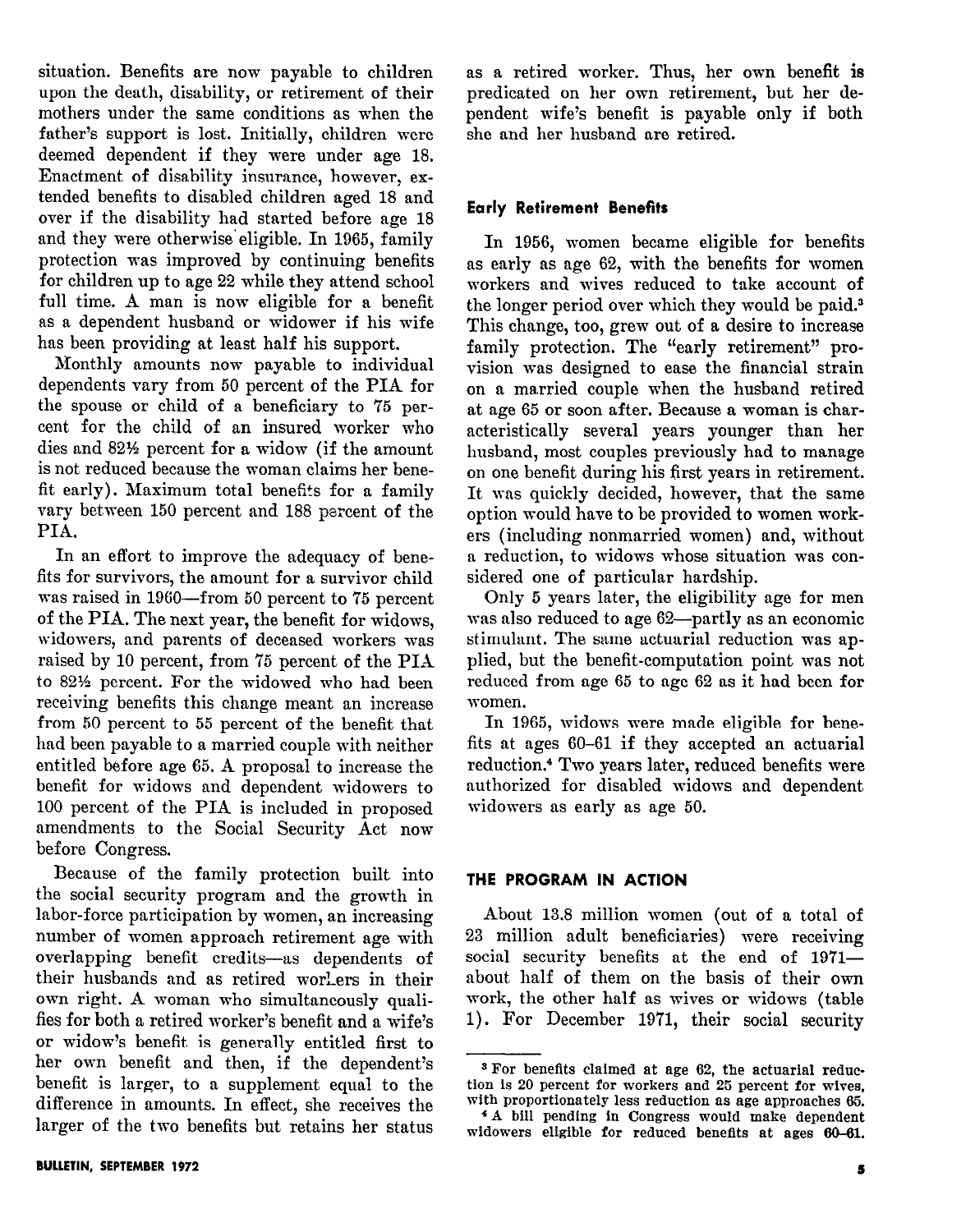|  | TABLE 1.-Social security benefits paid to women and their dependents, December 1971 |  |  |  |  |  |
|--|-------------------------------------------------------------------------------------|--|--|--|--|--|
|--|-------------------------------------------------------------------------------------|--|--|--|--|--|

| Type of beneficiary<br>Women beneficiaries                                                                                                     |                                                                                       | Beneficiaries with benefits in<br>current payment status                     |                                                                                              | Monthly benefits paid                                            |                                                              |                                                                                                            |                                                                                                        |  |
|------------------------------------------------------------------------------------------------------------------------------------------------|---------------------------------------------------------------------------------------|------------------------------------------------------------------------------|----------------------------------------------------------------------------------------------|------------------------------------------------------------------|--------------------------------------------------------------|------------------------------------------------------------------------------------------------------------|--------------------------------------------------------------------------------------------------------|--|
|                                                                                                                                                | Number<br>(in thou-<br>sands)                                                         | Percent<br>of total                                                          | Percentage<br>distribution                                                                   | Total<br>amount<br>(in millions)                                 | Percent<br>of total                                          | Percentage<br>distribution                                                                                 | Average<br>amount                                                                                      |  |
|                                                                                                                                                | 14,246                                                                                | 52 2                                                                         | 100 0                                                                                        | \$1,418                                                          | 4644                                                         | 100 0                                                                                                      |                                                                                                        |  |
| Widows and mothers<br>Special age-72 beneficiaries<br>Dependents and survivors of insured women<br>Children<br>Dependent husbands and widowers | 13,775<br>6,447<br>5,975<br>472<br>6,924<br>3,000<br>3.924<br>404<br>471<br>459<br>12 | 1599<br>41 4<br>429<br>28 6<br>99 8<br>997<br>999<br>85 6<br>42<br>10 7<br>2 | 96 7<br>45 3<br>42 0<br>3 <sub>3</sub><br>48 6<br>21 1<br>27 5<br>28<br>33<br>3 <sub>2</sub> | 1.390<br>738<br>679<br>59<br>633<br>198<br>435<br>19<br>28<br>28 | 1508<br>35 4<br>36 9<br>999<br>99<br>999<br>85 7<br>30<br>86 | 98 0<br>52 0<br>479<br>24 4<br>44 6<br>14 0<br>306<br>14<br>$\begin{smallmatrix}2&0\\1&9\end{smallmatrix}$ | \$100 90<br>114 40<br>113 60<br>124 80<br>91 40<br>66 00<br>110 80<br>45 20<br>60 40<br>60 00<br>75 10 |  |

<sup>1</sup> Calculated as percent of benefits for men and women beneficiaries

<sup>2</sup> Women receiving dual benefits are counted as workers

checks averaged just over \$100. In addition, 400,000 women were on the rolls as special beneficiaries under the 1966 provision that made benefits available to certain persons aged 72 and older who were not insured; December 1971 checks averaged less than \$45. (Effective September 1972, benefits are 20 percent higher.)

Nearly half a million persons were on the social security rolls as either dependents of women beneficiaries or survivors of insured women workers. Of this group, child beneficiaries accounted for all but about 12,000 who were entitled as dependent husbands and dependent widowers.

Aggregate payments to all types of women beneficiaries and to their dependents or survivors accounted for 46 percent of all monthly social security benefits paid in December 1971; such beneficiaries accounted for 52 percent of the total number on the rolls. The disparity between these proportions reflects women's lower earnings, their more frequent claiming of reduced early retirement benefits, the large number drawing dependents' benefits at some fraction of the amount payable to insured workers, and their preponderance among the special age-72 beneficiaries. The importance of dependents' provisions for women, both now and in the future, is suggested by the fact that during the past few years they represented 38 percent of all workers with covered earnings and their social security taxes accounted for about 27 percent of all taxes collected from workers and the self-employed.

The number and composition of women receiving benefits under the social security system has changed dramatically during the past two decades. The increasing employment of women will undoubtedly bring more changes in the future.

# **Benefits for Working Women**

The number of women receiving benefits as retired workers multiplied twentyfold between 1950 and 1971 (table 2), while the number of retired men beneficiaries rose less than sixfold. This difference reflects the larger number of women entering the rolls before age 65 and, most important, the steady growth since the late thirties in the labor-force participation of women, particularly married women.

More than 4 in 10 retired workers drawing social security benefits at the end of 1971 were women; they numbered 6 million. About half a million women were drawing disabled-worker benefits; they accounted for nearly 3 in 10 among the 1.6 million workers under age 65 receiving benefits because of severe disability. The lower proportion of women receiving disability benefits reflects the fact that women less often than men have the substantial, recent work in covered employment that is required for such benefits. It seems likely also that they less often work in hazardous occupations and industries. About 60 percent of the women retirees on the rolls in December 1971 but barely 40 percent of the men had elected an actuarial reduction to obtain benefits before age 65.

During the past two decades the average benefit paid to retired women has represented 75-80 percent of the average paid to retired men (table 3). This ratio is considerably more favorable to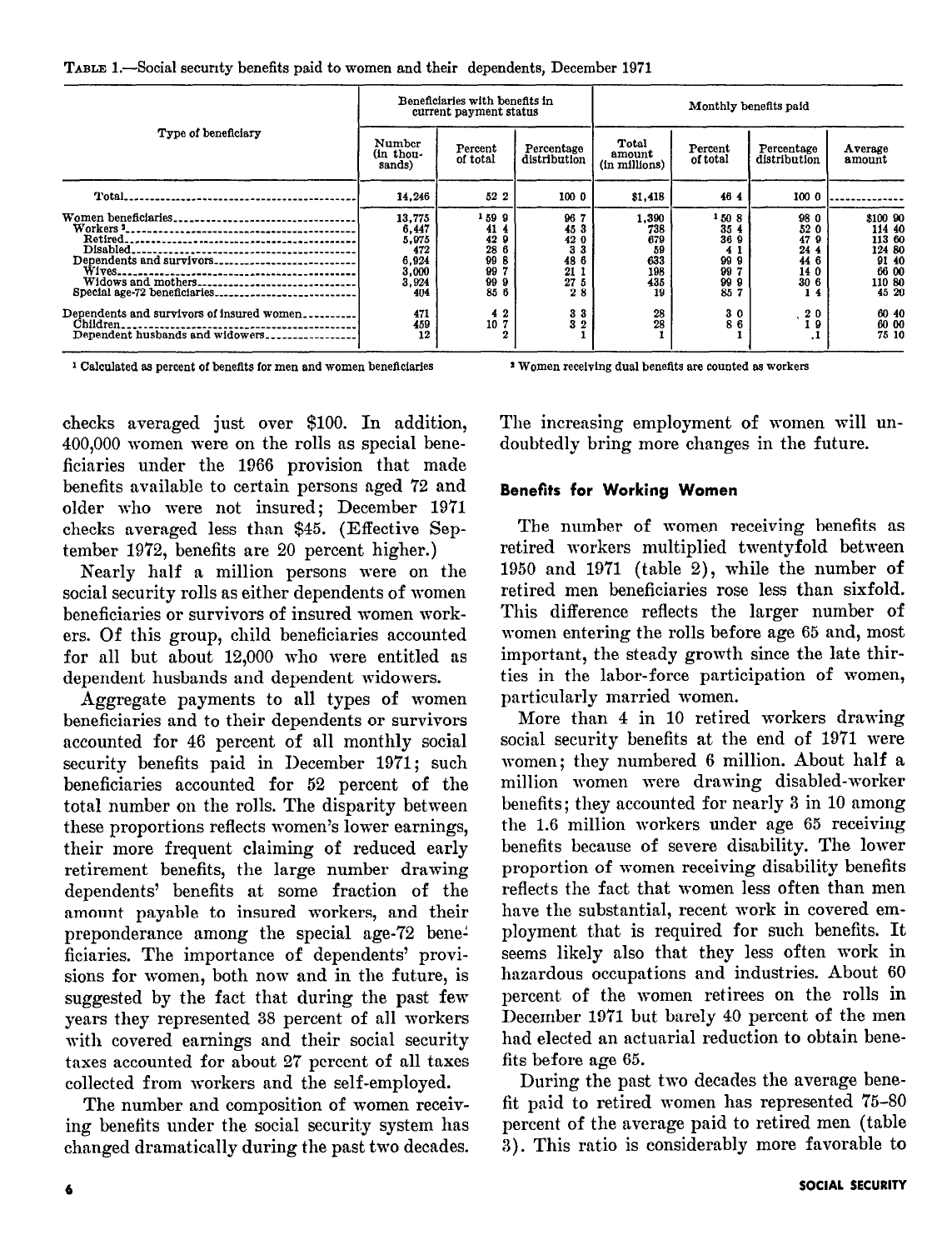| Type of beneficiary                                 |                   | Beneficiaries with benefits in current-payment status at end of year<br>(in thousands) |                                                               |                                                                 |                                                              |                                                              |  |  |  |
|-----------------------------------------------------|-------------------|----------------------------------------------------------------------------------------|---------------------------------------------------------------|-----------------------------------------------------------------|--------------------------------------------------------------|--------------------------------------------------------------|--|--|--|
|                                                     | 1950              | 1955                                                                                   | 1960                                                          | 1965                                                            | 1970                                                         | 1971                                                         |  |  |  |
|                                                     | 1.305             | 3.418                                                                                  | 7,251                                                         | 10.198                                                          | 13.257                                                       | 13,775                                                       |  |  |  |
| Retired.                                            | 302<br>302<br>302 | 1.222<br>1.222<br>1,222                                                                | 2.944<br>2.845<br>1,896<br>949<br>99                          | 4.530<br>4.276<br>2,192<br>2,083<br>254                         | 6.085<br>5,661<br>2,352<br>3.309<br>424                      | 6.447<br>5.975<br>2,371<br>3.604<br>472                      |  |  |  |
| Wives of retired- and disabled-worker beneficiaries | 508<br>499<br>499 | 1.182<br>57<br>57<br>1.125<br>1,125                                                    | 2,331<br>165<br>111<br>- 55<br>2,166<br>2,144<br>1,373<br>771 | 2,795<br>-332<br>169<br>164<br>2,463<br>2.434<br>1,116<br>1,318 | 2.943<br>409<br>168<br>241<br>2,533<br>2.492<br>862<br>1.630 | 3.000<br>439<br>173<br>266<br>2,561<br>2,516<br>826<br>1,690 |  |  |  |
|                                                     | 484<br>169<br>314 | 992<br>292<br>700                                                                      | 1.943<br>401<br>1.542<br>1.542                                | 29<br>2,840<br>472<br>2.369<br>2.369                            | 3.747<br>523<br>3,224<br>3.175<br>49                         | 45<br>3,898<br>535<br>3,363<br>3,307<br>57                   |  |  |  |
|                                                     | 12                | 22                                                                                     | 33                                                            | 33                                                              | 27<br>455                                                    | 26<br>404                                                    |  |  |  |

#### TABLE 2.—Women receiving social security benefits, by type of beneficiary, 1950–71

<sup>1</sup> Before 1956, aged 65 and over.<br><sup>2</sup> Includes surviving divorced wives (1,566) at end of 1971

<sup>3</sup> Before 1956, aged 65 and over; from 1956 to 1964, aged 62 and over.

women than the ratio of women's earnings to men's earnings,<sup>5</sup> largely because the formula for computing benefits is designed to replace a much higher proportion of the first \$110 of earnings than of higher earnings.

Because the benefit amount earned by women is often very small, about 1 in 6 of the retired women at the end of 1971 were dually entitled and receiving a supplementary benefit as a wife or widow-more often as a widow. (The benefit amounts shown for retired women workers in tables 1 and 3 include these supplements.) It is estimated that the aggregate supplement in December 1971 probably accounted for roughly 5 percent of the aggregate amount recorded for retired women.

Only women workers whose own benefit is small qualify for a supplement. The monthly benefit amount of more than two-thirds of the married women who were dually entitled at the end of 1970 was at the statutory minimum or lower because of an actuarial reduction. Among widows the corresponding proportion was about half. The December 1971 supplement for women retirees probably averaged close to \$17 if they were married and \$41 if they were widowed, increasing their own benefit by 25 percent and 50 percent, respectively. According to the Social Security Administration's Survey of New Beneficiaries (1968-70), many married women claim retirement benefits at age 62 or soon thereafter, while their husbands continue working. When their husbands retire, the income of the couple usually drops sharply, but her individual benefit may be increased by a supplement based on his earnings record.

## Wives' and Widows' Bonefits

Despite the steep climb in the number of retired women beneficiaries, about half the aged women receiving benefits at the end of 1971 were entitled only on their husband's earnings record -testimony to the value of the social security provisions for family protection.<sup>6</sup> The number of wife and widow beneficiaries entitled on account of age as wives and as widows exceeded 2.5 million and 3.3 million, respectively, at the end of 1971. The sevenfold growth from their number in 1950 is attributable to several factors: The "new start" provision, the reduction in eli-

<sup>&</sup>lt;sup>5</sup> Average earnings of women are only about 60 percent of those of men for full-time year-round jobsless than 50 percent when part-time jobs and irregular work are included.

<sup>&</sup>lt;sup>6</sup> The number receiving survivor benefits on the death of a working son or daughter is so small, in comparison with the number of widows, that such beneficiaries are not discussed separately.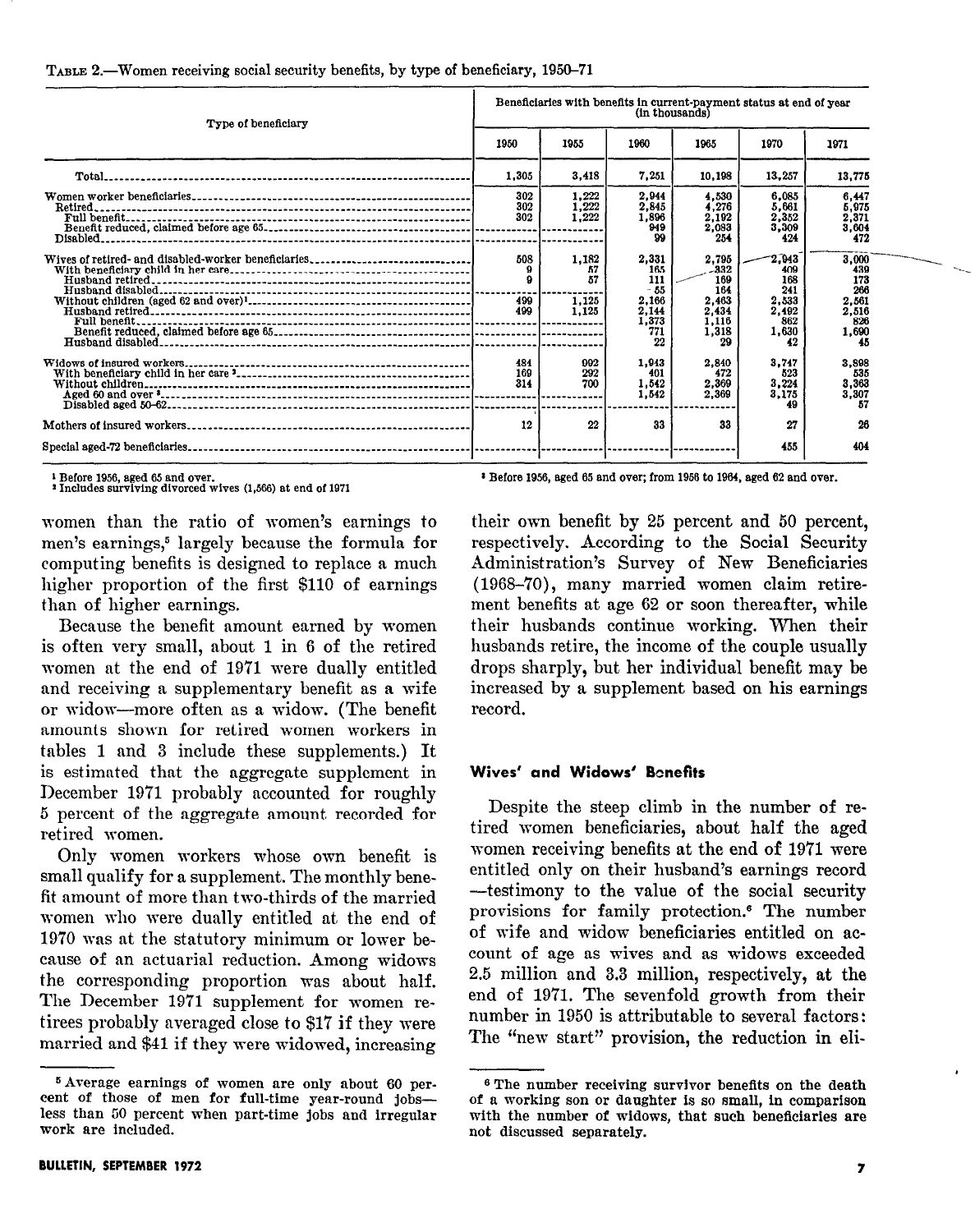gibility age for benefits, and the growth in the population of aged women.

The number of younger women receiving benefits because they had entitled children in their care totaled barely 1 million in December 1971 about 1 for every 6 aged wife and widow beneficiaries. More than 530,000 of them were young widows. Perhaps 80,000 additional women could have received benefits if their earnings had been lower. Remarriage of some widowed mothers has been made easier because the benefits of her children continue even though hers are terminated if she remarries.

Although children of retired workers were eligible for benefits from the beginning of the program, it was not until 1950 that the wives of retired men were made eligible for benefits for the care of entitled children. Only about 1'70,000 married women were reciving such a benefit at the end of 1971. If it were not for their own or their husband's earnings, 30,000 additional women could have received the benefit.

Men on the disability benefit rolls are of course more likely than retired men to have children under age 18, and consequently the young wife's benefit was relatively more important to the family. Almost one-fourth of the men receiving disability benefits (some 270,000) had wives who were eligible for benefits because they had in their care children entitled on the disabled father's earnings record.

#### Benefits for Women's Dependents

At the end of 1971, fewer than 9,000 men were drawing benefits as dependent husbands (less than the number a decade earlier) and only slightly more than 3,000 dependent widowers were on the rolls. These figures are not surprising, since most men who are not disabled do work and earn more than half their own support.

With children the situation is different. As 19'71 ended, 460,000-or more than one-tenth of all child beneficiaries—were receiving benefits on their mother's work record (table 4). The number of children in this group had increased nearly fivefold since 1960, while the total number of children entitled on their father's record doubled.

A major portion of the rise in the number of children entitled on their mother's account re-

|               |  | TABLE 3.—Social security benefits paid to retired and dis- |  |  |  |
|---------------|--|------------------------------------------------------------|--|--|--|
|               |  | abled workers and to selected types of dependents, by sex, |  |  |  |
| December 1971 |  |                                                            |  |  |  |

| Type of beneficiary                                                                                           |                | Beneficiaries with<br>benefits in current-<br>payment status<br>(in thousands) |                    | Average monthly<br>benefit amount |
|---------------------------------------------------------------------------------------------------------------|----------------|--------------------------------------------------------------------------------|--------------------|-----------------------------------|
|                                                                                                               | Women          | Men                                                                            | Women              | Men                               |
| Retired worker<br>Full benefit                                                                                | 5.975<br>2,371 | 7.950<br>4,877                                                                 | \$113 60<br>126 20 | \$146 10<br>156 40                |
| fore age $65$ -----------------                                                                               | 3,604          | 3.073                                                                          | 105 30             | 129 80                            |
| Disabled worker                                                                                               | 472            | 1.175                                                                          | 124 80             | 155 20                            |
| Aged wives and husbands<br>Full benefit_____.                                                                 | 2.561<br>833   | 9<br>7                                                                         | 69 60<br>79 70     | 64 00<br>67 30                    |
|                                                                                                               | 1.728          | 2                                                                              | 64 60              | 54 90                             |
| Aged widows and widowers<br>Full benefit_____________                                                         | 3,307<br>2.643 | 3<br>3                                                                         | 113 60<br>113 30   | 105 10<br>105 10                  |
| Reduced benefit, claimed be-<br>Reduced benefit, claimed be-<br>Reduced benefit, claimed be-<br>fore age $62$ | 664            |                                                                                | 114 60             |                                   |

sulted from the 1967 provision eliminating the requirement of recent covered work for the mother. Extension of benefits to the disabled in the late 1950's and to students in 1965 were also important.

Children of working women who died before reaching retirement age accounted for almost

TABLE 4-Children receiving social security benefits based on mother's earnings and men receiving such benefits as dependents of women workers, by type of beneficiary,<br>1950–71

| Type of beneficiary                                                           | Beneficiaries with benefits in current-payment<br>status at end of year (in thousands) |                  |                         |                         |                       |                       |  |  |
|-------------------------------------------------------------------------------|----------------------------------------------------------------------------------------|------------------|-------------------------|-------------------------|-----------------------|-----------------------|--|--|
|                                                                               | 1950                                                                                   | 1955             | 1960                    | 1965                    | 1970                  | 1971                  |  |  |
|                                                                               | Child beneficiaries                                                                    |                  |                         |                         |                       |                       |  |  |
| Total number.<br>Percent of all child                                         | 9.986                                                                                  | 44.881           | 96.264                  | 182,603                 | 416,320               | 459.396               |  |  |
| beneficiaries.                                                                | 14                                                                                     | 35               | 48                      | 59                      | 10 <sub>1</sub>       | 10 7                  |  |  |
| Entitled because of<br>mothers'-                                              |                                                                                        |                  |                         |                         |                       |                       |  |  |
| $D$ eath                                                                      | 9.901                                                                                  | 44.465           | 80.762                  | 130.548                 | 308,167               | 336,204               |  |  |
| Retirement<br>Disability <sup>1</sup>                                         | 85                                                                                     | 416              | 10,689<br>4.813         | 16,837<br>35,118        | 25,507<br>82.646      | 27,266<br>95.926      |  |  |
| Age<br>Under 18<br>18 and over, disabled                                      | 9,986                                                                                  | 44.881           | 85.761                  | 151,062                 | 337,716               | 370.967               |  |  |
| before age $18.3$<br>18-21, students \$                                       |                                                                                        |                  | 10.503                  | 20,132<br>11.409        | 29,605<br>48.999      | 31.474<br>56.955      |  |  |
|                                                                               | Men beneficiaries 4                                                                    |                  |                         |                         |                       |                       |  |  |
| Dependent husbands of<br>women beneficiaries<br>Wife retired<br>Wife disabled | 797<br>797                                                                             | 10.063<br>10,063 | 14.737<br>14.526<br>211 | 11.507<br>10.997<br>510 | 8.937<br>8.413<br>524 | 8,649<br>8.132<br>517 |  |  |
| Dependent widowers of<br>insured women                                        | 63                                                                                     | 1.066            | 2.053                   | 2.804                   | 3.151                 | 3.169                 |  |  |

First payable in 1958<br>  $\frac{1}{2}$  First payable in 1957.<br>
First payable in 1967.<br>
First payable in 1965<br>  $\frac{1}{2}$  First payable in 1965<br>  $\frac{1}{2}$  First payable in 1965<br>  $\frac{1}{2}$  First payable in 1965<br>  $\frac{1}{2}$  First pa 1.461.

,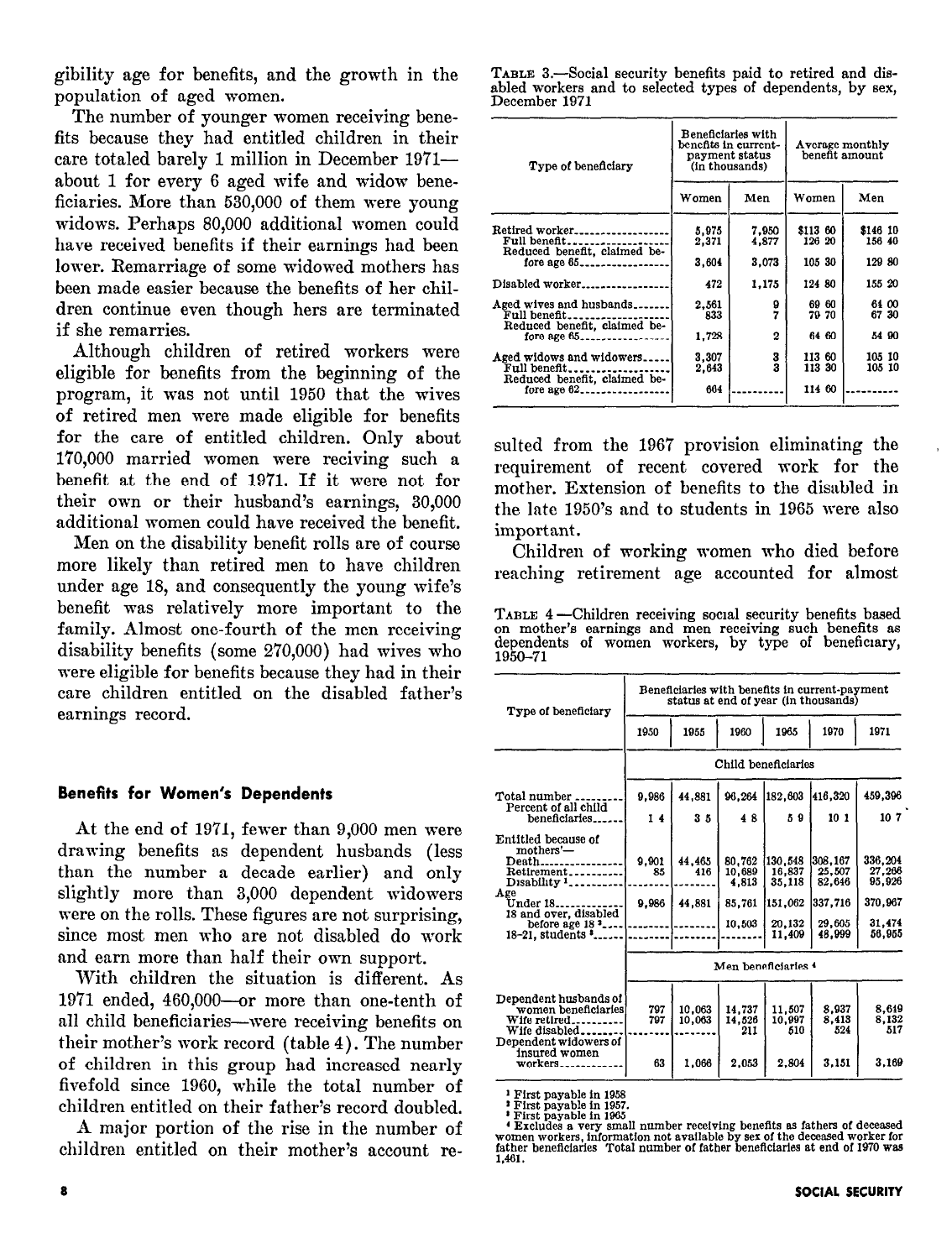three-fourths of the 460,000 child beneficiaries on the rolls in December 1971 as dependents of women; children of women entitled to disability benefits represented about one-fifth. Because women rarely bear children after age 40, only a few retired women have entitled children and most of those are older than age 18 (disabled or students aged 18-21).

Child's benefits based on a mother's earnings record are perhaps most important when the children have no father. They are also very valuable, however, when her husband survives her and he must employ someone to help care for the children and the home.

#### DIFFERING EFFECTS-SOME ISSUES

Complaints of discrimination against women appear to stem mainly from the provision that a married woman who has worked in employment covered under social security may draw a benefit at age 62 or later based either on her own or her husband's earnings, whichever is larger, but not two full benefits. Less clearly understood but of growing concern is the allied problem that, when both husband and wife work, the couple's benefits may be somewhat smaller than if total family earnings were the same but only the husband had worked (see below). In other words, although family protection has been emphasized in the evolution of the social security provisions, the program incorporates no direct measure of family earnings and their replacement. These and related issues have been discussed in earlier<br>reports.<sup>7</sup>

#### . Benefits for Working Wive

The woman's benefit based on her husband's work may be larger than her own retirement benefit because the covered earnings of women, on the average, are lower than those of men. This fact reflects their less regular and extended employment, their greater concentration in low-paid occupations and industries, as well as any past (if not present) discrimination in pay for the same work. Thus, in many cases the working wife receives a retirement benefit no larger than the nonworking wife may receive as a dependent. Hence, according to some, a woman's own work and her social security contribution have bought no benefit. This interpretation, of course, ignores the fact that before reaching retirement age the working woman had insurance protection against loss of her own earnings due to disability or death for herself and her dependents.

## Married Couples' Benefits and Contributions

When both husband and wife work, their combined retirement benefit varies somewhat with the relative amount earned by each. If their combined earnings are below the taxable maximum for one worker (or even slightly above), the sum of the benefits to which they are entitled on their respective work records is usually smaller than one and one-half times the amount to which a man with a dependent wife would be entitled if his earnings had been equal to their combined earnings.<sup>8</sup> This is not the case when their combined earnings are considerably above the taxable maximum for one worker. In that event, however, the couple will pay more social security taxes and get a larger benefit than if only one spouse worked and earned the same amount. Whether or not the husband himself earns as much as the combined earnings of the couple is a choice not ordinarily open. The comparison nevertheless raises questions of equity.

Various proposals have been advanced to improve the retirement benefits of married couples when both spouses work. One proposal would allow each of these couples the option of having a PIA calculated on the basis of their combined earnings (up to the annual taxable maximum for one worker) with 50 percent added as the spouse's benefit and each entitled to half the sum. A form

<sup>&</sup>lt;sup>7</sup>See Report of the 1971 Advisory Council on Social <sup>8</sup> This situation is aggravated to the extent that a sup-<br>Security, 1971; Report of the Task Force on Social wife receiving a retirement benefit is entitled to a sup-Security, 1971; Report of the Task Force on Social wife receiving a retirement benefit is entitled to a sup-<br>Insurance and Taxes to the Citizens' Advisory Council plementary benefit only when her husband's earnings are Insurance and Taxes to the Citizens' Advisory Council plementary benefit only when her husband's earnings are on the Status of Women, 1968; and Joseph A. Pechman, at least three times as large as hers. Moreover, if the Henry J. Aaron, and Michael K. Taussig, Social Security: wife earns more, a husband is not entitled to a secondary<br>Perspectives for Reform, Washington, The Brookings benefit unless there is proof that his wife had provided Perspectives for Reform, Washington, The Brookings benefit unless there is proof that his wife had provided Institution. 1968.

at least three times as large as hers. Moreover, if the half his support.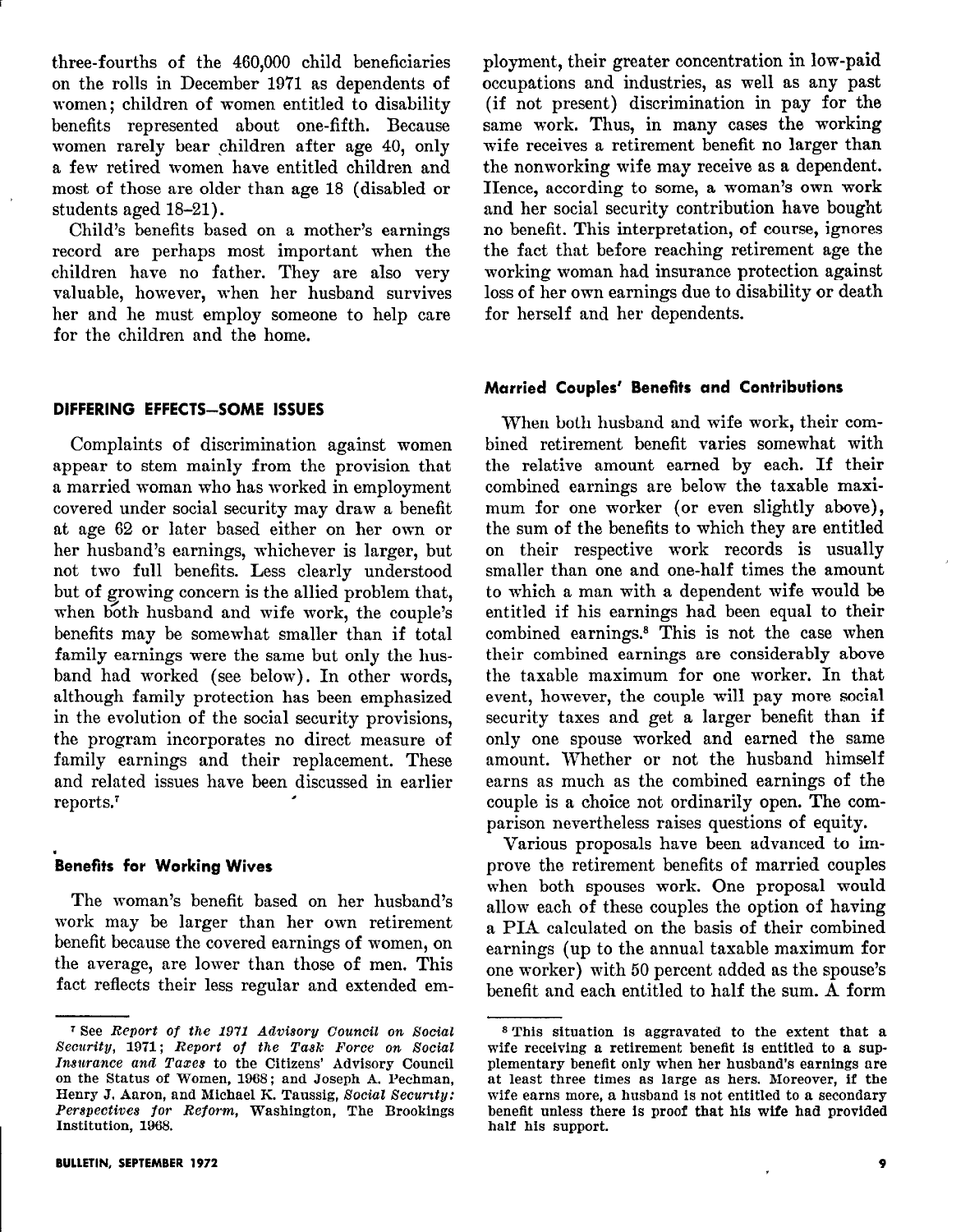of this proposal being considered by Congress contains a provision applicable to couples with both members having had 20 years of covered employment after marriage. Such a provision must be limited to couples with each spouse having extensive covered employment after marriage, or the benefit cost would run high and administration would be complicated.

An alternative approach with particular attention to the financial difficulties of women whose marriage breaks up when they are middle-aged or younger would credit to each spouse half their combined earnings every year during the period of marriage. It is argued that such earnings credits would yield a better retirement benefit for women with many years of low or zero earnings and would also help if a widow or divorcee with young children becomes disabled or dies. Provision for splitting earnings credits, however, would not generally increase the retirement benefit for the couple that continues marriage, and it would have variable effects on the retirement benefits of couples with second and third marriages of either partner.

It has also been suggested that instead of a special provision for calculating the retirement benefits of married couples, the social security tax rate might be reduced for a working wife (or for all women). Or, alternatively, some payment in excess of her own retirement benefit might be guaranteed every working wife.

Such provisions have a cost that would have to be met by tax increases for all covered workers, including those without dependents. Furthermore, all raise questions of equity in relation to the situation of the single worker.

# Noncoverage of Homemaking Activities

Some women are concerned that their work at home-housekeeping activities and the care of children and of older family members who are ill or disabled-is not considered employment for social security purposes. Some in the women's liberation movement believe that this attitude denigrates such activities and results in an unfavorable image of what had traditionally been considered "women's work." More important, lack of coverage means there is no benefit to help meet. the real cost of providing substitute homemaking

With respect to benefits earned, the time spent in home-care activities by women who work for pay during part of their lives does diminish the size of the retirement benefit to which their own earnings record entitles them. Moreover, if the young housewife becomes disabled or dies, her covered employment may not be sufficient to entitle her to disability benefits or her children to survivor benefits. The question of the value to be imputed to unpaid work and the related question of who should pay the "contribution" or the cost of such credits have been discussed but with many conflicting answers.

# Age Computation Point

When the early retirement option was extended to men, the retention of the age-65 computation point for the men had the effect of allowing a woman to exclude 3 more years of low earnings than a man.<sup>9</sup> The result is that a woman may receive a somewhat higher benefit than that received by a man who retires after exactly the same amount of employment with identical earnings. For workers retiring at age 65 with the maximum benefit attainable this year (before September), the differential was 4 percent (\$224.70, compared with \$216.10). '

A proposal to eliminate this inequity by amending the Social Security Act has been before the Congress for some time. It provides that the number of years used to calculate a man's average monthly earnings be figured up to age 62 (as it is for women).

# Entitlement of Men Dependents

Entitlement for spouses differs for men and women. A wife or widow who is not entitled to a retirement benefit on her own work record is automatically entitled to a benefit on her husband's earnings record when she meets age and

<sup>9</sup> A woman who claims benefits at age 65 may exclude the 8 years of lowest earnings from the calculation; a man may drop only 5 years. If the man claims benefits at age 62, he can in fact exclude only 2 past years (the 3 remaining before he reaches age 65 are counted among the 5 that may be dropped).